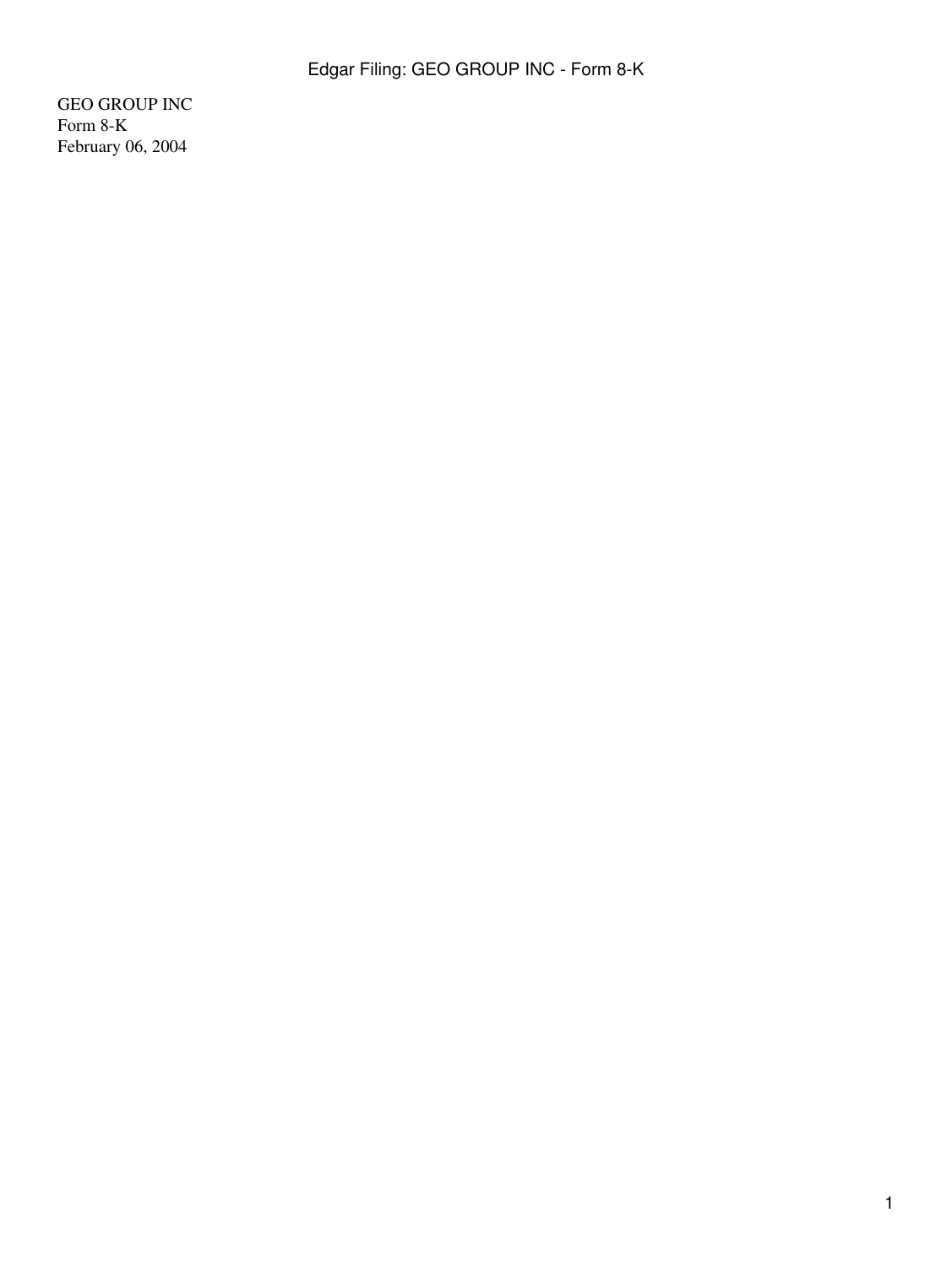# SECURITIES AND EXCHANGE COMMISSION WASHINGTON, D.C. 20549

# FORM 8-K

## CURRENT REPORT

PURSUANT TO SECTION 13 OR 15(D) OF THE SECURITIES EXCHANGE ACT OF 1934.

Date of Report (Date of Earliest Event Reported): February 5, 2004

# THE GEO GROUP, INC.

(Exact Name of Registrant as Specified in its Charter)

| 1-14260                  | 65-0043078                            |
|--------------------------|---------------------------------------|
| (Commission File Number) | (IRS Employer)<br>Identification No.) |
|                          | 33487                                 |
|                          | (Zip Code)                            |
|                          |                                       |

(Registrant s Telephone Number, Including Area Code) (561) 893-0101

(Former Name or Former Address, if Changed since Last Report)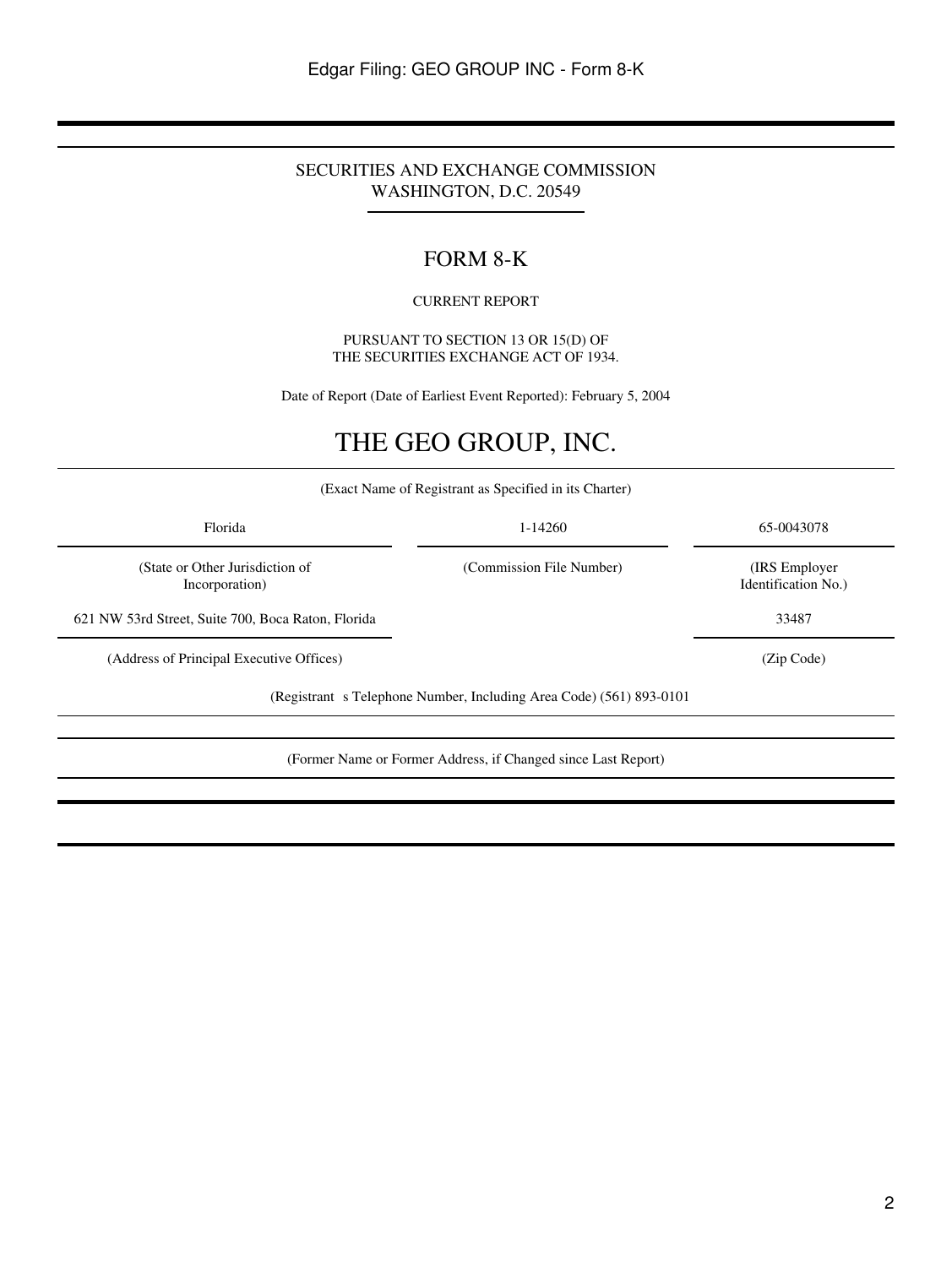#### ITEM 12. RESULTS OF OPERATIONS AND FINANCIAL CONDITION

 The information in this Form 8-K is being furnished and shall not be deemed filed for purposes of Section 18 of the Securities Exchange Act of 1934, as amended, or otherwise subject to the liabilities of that Section. The information in this Form 8-K shall not be incorporated by reference into any registration statement or other document pursuant to the Securities Act of 1933, as amended.

On February 5, 2004, The Geo Group, Inc. (GEO) issued a press release (the Initial Press Release) announcing its financial results for the fourth quarter ended December 28, 2003, a copy of which is incorporated herein by reference and attached hereto as Exhibit A. After the issuance of the Initial Press Release, GEO issued a second press release (the Second Press Release) in order to make an amendment to some of the financial information disclosed in the Initial Press Release. A copy of the Second Press Release is incorporated herein by reference and attached hereto as Exhibit B.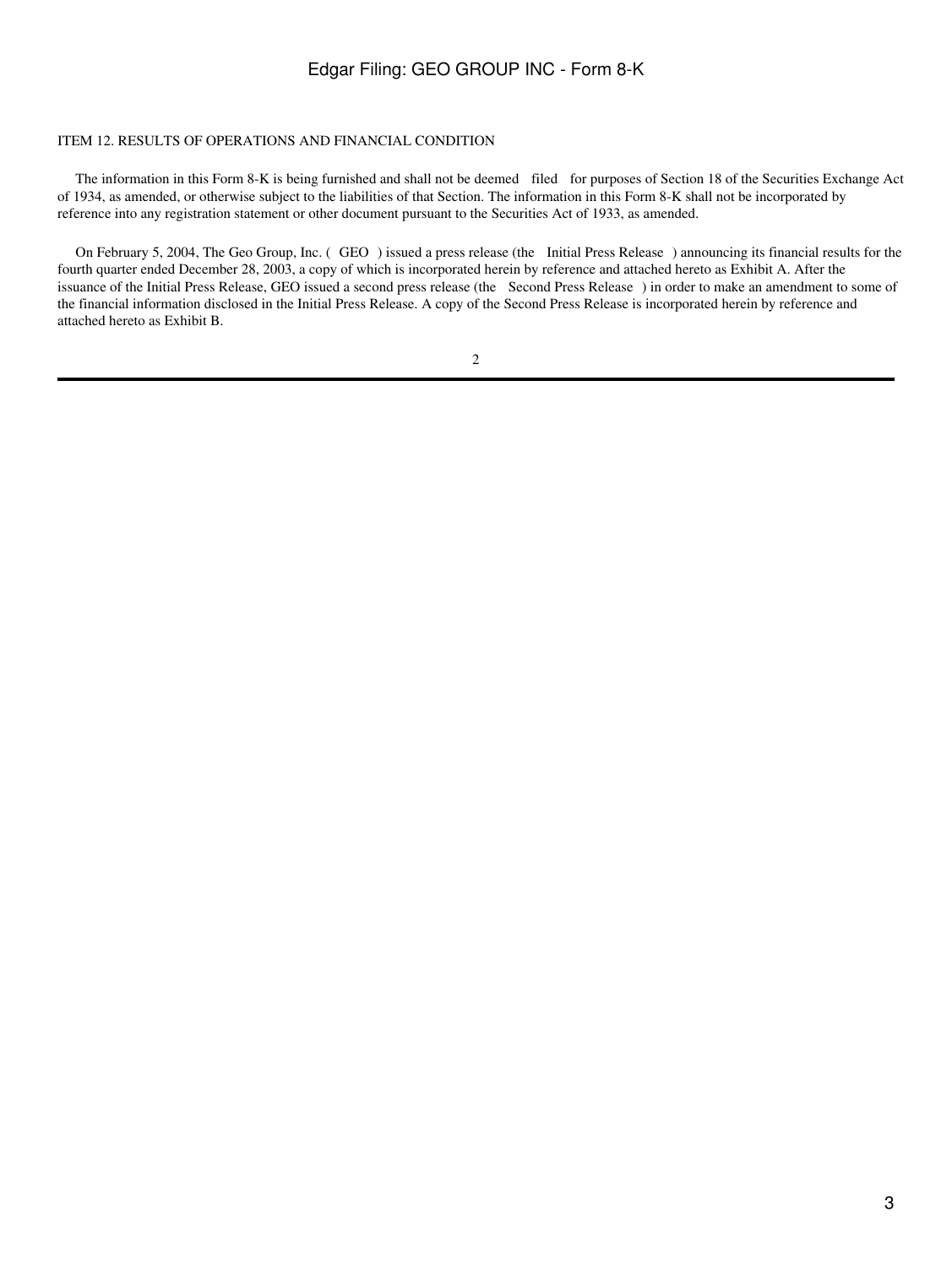## SIGNATURES

 Pursuant to the requirements of the Securities Exchange Act of 1934, the Registrant has duly caused this report to be signed on its behalf by the undersigned hereunto duly authorized.

THE GEO GROUP, INC.

February 6, 2004 By: /s/ John G. O Rourke

Date John G. O Rourke Senior Vice President Finance and Chief Financial **Officer** (Principal Financial Officer and duly authorized signatory)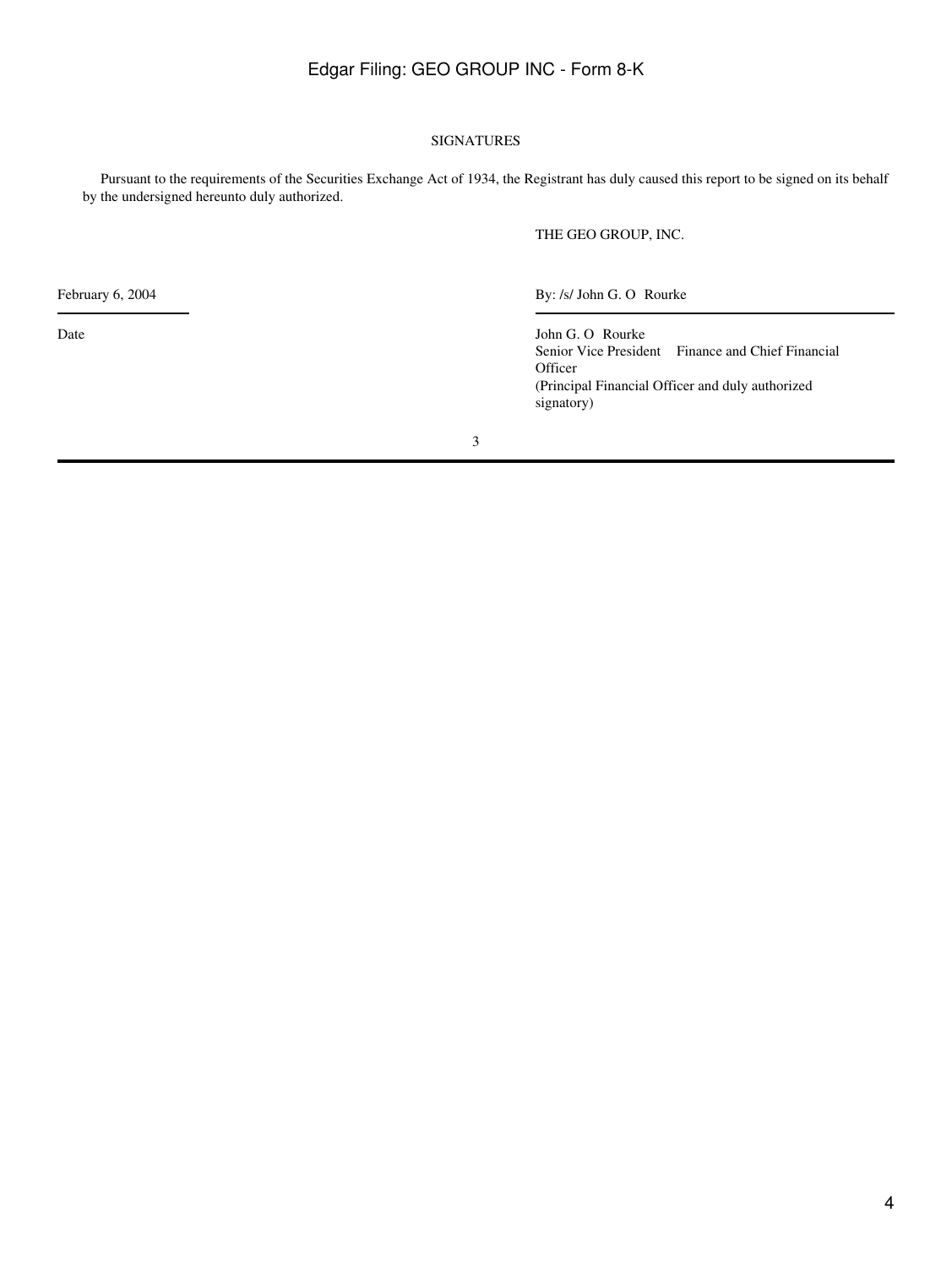## **EXHIBIT A**

**GEO The GEO Group, Inc.** **NEWS RELEASE**

GLOBAL EXPERTISE IN OUTSOURCING One Park Place, Suite 700, 621 Northwest 53rd Street, Boca Raton, Florida 33487 www.thegeogroupinc.com

#### **CR-04-05**

#### **THE GEO GROUP, INC. REPORTS FOURTH QUARTER RESULTS**

**Achieved Quarterly EPS of \$0.35 Net Income of \$3.4 million**

#### **2003 Revenues Grew 8.6% to \$617 Million from \$569 Million**

#### **Maintained Average Occupancy Rate of 100% for 2003**

**Boca Raton, Fla. February 5, 2004 The GEO Group, Inc. (NYSE: GGI)** (GEO) today reported fourth quarter 2003 earnings per share of \$0.35 or \$3.4 million compared with \$0.26 per share or \$5.6 million in the fourth quarter of 2002. 2003 reported net income was \$45.3 million compared with \$21.5 million for 2002. 2003 results are inclusive of a one-time after tax gain of approximately \$32.7 million from the sale of GEO s joint venture interest in the United Kingdom during the third quarter of 2003, a charge of approximately \$1.2 million after tax related to the refinancing of GEO s former senior credit facility, a write-off of approximately \$3 million after tax related to GEO s deactivated Jena, Louisiana facility, and approximately \$1.8 million after tax for transition costs related to GEO s Department of Immigration and Multicultural and Indigenous Affairs contract in Australia.

Fourth quarter earnings reflect 9.7 million diluted weighted average shares outstanding compared to 21.4 million diluted weighted average shares outstanding for the same period in 2002. 2003 earnings reflect 15.8 million diluted weighted average shares outstanding for the year compared to 21.4 million diluted weighted average shares outstanding for 2002.

Revenue for the fourth quarter was \$161 million compared with \$146 million in the fourth quarter of 2002. Revenue for 2003 increased to \$617 million compared to \$569 million for 2002. Revenues for 2003 reflect the opening of the Lawrenceville Correctional Facility in March of 2003, a strengthening of the Australian dollar by approximately 20% from 2002, an improvement in average occupancy rates to 100% from approximately 97% in 2002, and contractual cost of living adjustments.

Cash on the balance sheet at year-end 2003 was approximately \$119 million compared with \$35 million at year-end 2002. This increase in cash primarily reflects the proceeds from the sale of GEO s joint venture interest in the United Kingdom during the third quarter of 2003 for approximately \$80.7 million, pre tax.

GEO estimates 2004 revenues to be in the range of \$568 million to \$576 million. GEO expects first quarter 2004 revenues to be in the range of \$142 million to \$144 million, second quarter 2004 revenues to be in the range of \$139 million to \$141 million, third quarter 2004 revenues to be in the range of \$139 million to \$141 million, and fourth quarter 2004 revenues to be in the range of \$148 million to \$150 million.

More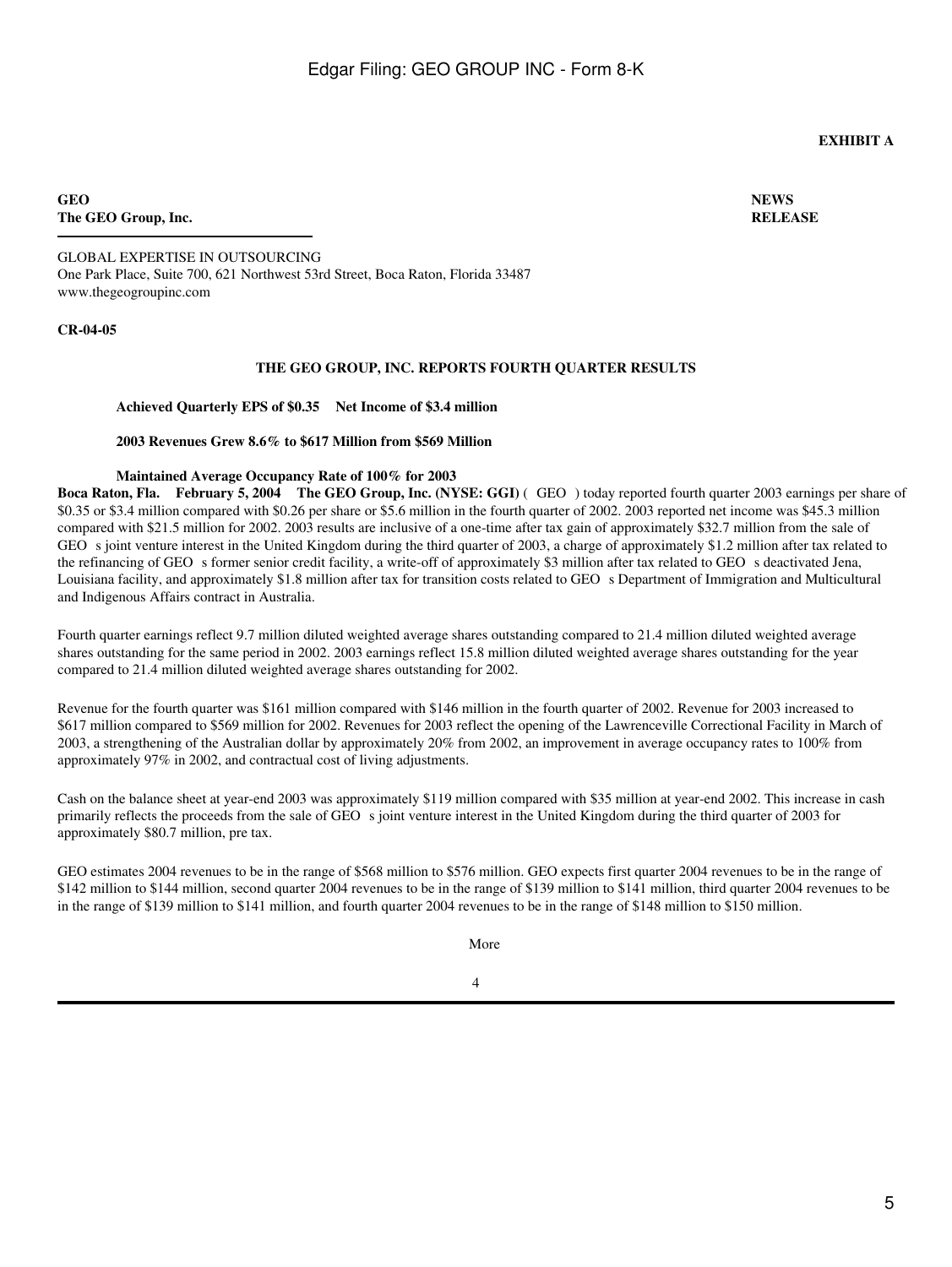GEO estimates 2004 earnings per share to be in the range of \$1.42 to \$1.48. GEO expects first quarter 2004 earnings per share to be in the range of \$0.24 to \$0.26, second quarter 2004 earnings per share to be in the range of \$0.37 to \$0.39, third quarter 2004 earnings per share to be in the range of \$0.35 to \$0.36, and fourth quarter 2004 earnings per share to be in the range of \$0.46 to \$0.47.

George C. Zoley, Chairman and Chief Executive Officer of GEO, said, We are very pleased with the strength of our 2003 operating and financial results. 2003 has been an exceptional year for our company. We were successful in repurchasing all 12 million shares of stock held by our former parent company. In the process we have been transformed from a corporate subsidiary into a truly independent company with enhanced access to the capital markets. Our new name, The GEO Group, Inc., symbolizes our standing as a global provider of diversified government services and has positioned us for further growth. We are looking forward to continuing our efforts to pursue future business opportunities and enhance shareholder value.

GEO has scheduled a conference call and simultaneous webcast on Friday, February 6, 2004 at 10:00 AM (EST) to discuss its fourth quarter financial results as well as discuss GEOs progress and outlook. The U.S. call-in number is 1-800-952-4671 and the international call-in number is  $1-706-643-1406$ . In addition, a live webcast of the conference call may be accessed on GEO s investor relations home page at www.thegeogroupinc.com. A replay of the webcast will be available on the website for one year. A telephonic replay of the conference call will be available until March 6, 2004 at 1-800-642-1687 (U.S.) and 1-706-645-9291 (International). The Conference ID Number for the telephonic replay is 5030656.

GEO is a world leader in the delivery of correctional and detention management, health and mental health, and other diversified services to federal, state, and local government agencies around the globe. GEO offers a turnkey approach that includes design, construction, financing, and operations. GEO represents government clients in the United States, Australia, South Africa, New Zealand, and Canada servicing 42 facilities with a total design capacity of approximately 36,000 beds.

*This press release contains forward-looking statements regarding future events and future performance of the Company that involve risks and uncertainties that could materially affect actual results, including statements regarding estimated earnings, revenues and costs and our ability to maintain growth and strengthen contract relationships. Factors that could cause actual results to vary from current expectations and forward-looking statements contained in this press release include, but are not limited to: (1) GEO s ability to meet its earnings guidance for 2004 given the various risks to which its business is exposed; (2) GEOs ability to successfully pursue further growth and continue to enhance shareholder value; (3) GEO s ability to access the capital markets in the future on satisfactory terms or at all; (4) risks associated with GEO s ability to control operating costs associated with contract start-ups; (5) GEO s ability to timely open facilities as planned, profitably manage* such facilities and successfully integrate such facilities into GEO s operations without substantial costs; (6) GEO s ability to win management *contracts for which it has submitted proposals and to retain existing management contracts; (7) GEOs ability to obtain future financing on acceptable terms; (8) GEO s ability to sustain company-wide occupancy rates at its facilities; and (9) other factors contained in GEO s Securities and Exchange Commission filings, including the forms 10-K, 10-Q and 8-K reports.*

**Fourth quarter and year-end financial tables to follow:**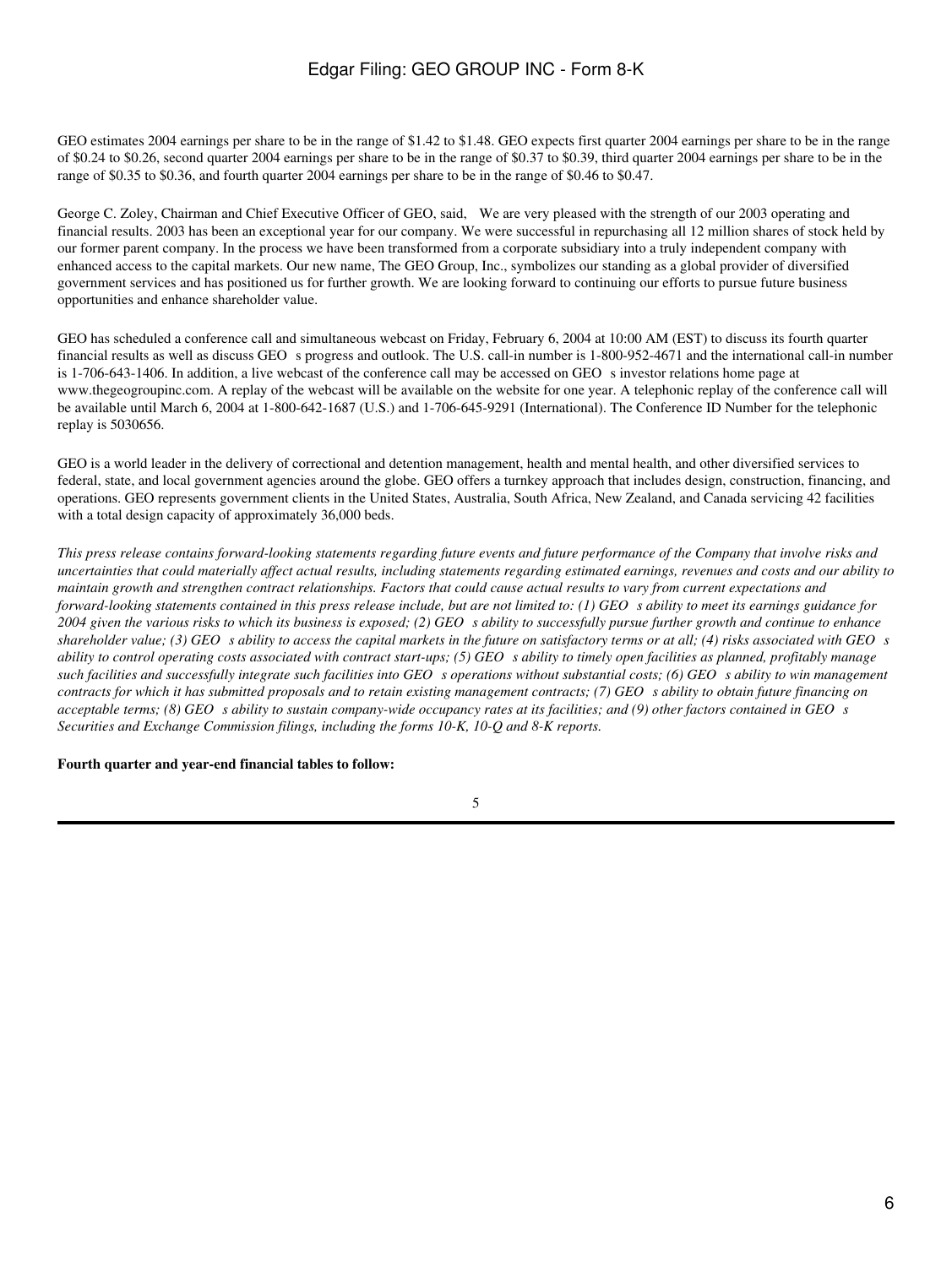## **The GEO Group, Inc.**

## **Consolidated Statements of Income For the thirteen weeks and fifty-two weeks ended December 28, 2003 and December 29, 2002 (In thousands, except per share and operating data)**

|                                                                         | 13 Weeks<br><b>Ended</b><br>Dec. 28, 2003 | 13 Weeks<br><b>Ended</b><br>Dec. 29, 2002 | 52 Weeks<br><b>Ended</b><br>Dec. 28, 2003 | 52 Weeks<br><b>Ended</b><br>Dec. 29, 2002 |
|-------------------------------------------------------------------------|-------------------------------------------|-------------------------------------------|-------------------------------------------|-------------------------------------------|
| Revenues                                                                | \$161,181                                 | \$145,532                                 | \$617,490                                 | \$568,612                                 |
| <b>Operating Expenses</b>                                               | 138,586                                   | 126,027                                   | 533,196                                   | 496,497                                   |
| Depreciation and Amortization                                           | 2,807                                     | 4,747                                     | 13,159                                    | 12,093                                    |
| G & A Expense                                                           | 10,807                                    | 7,896                                     | 39,379                                    | 32,146                                    |
| <b>Operating Income</b>                                                 | 8,981                                     | 6,862                                     | 31,756                                    | 27,876                                    |
| Interest Income                                                         | 2,402                                     | 1,559                                     | 6,651                                     | 4,794                                     |
| <b>Interest Expense</b>                                                 | (6,247)                                   | (1,261)                                   | (17, 896)                                 | (3,737)                                   |
| Write-off of deferred financing fees from extinguishment of<br>debt     |                                           |                                           | (1,989)                                   |                                           |
| Gain on sale of UK joint venture                                        |                                           |                                           | 61,034                                    |                                           |
|                                                                         |                                           |                                           |                                           |                                           |
| Income Before Income Taxes & Equity in Earnings of<br><b>Affiliates</b> |                                           | 7,160                                     |                                           |                                           |
| Provision for Income Taxes                                              | 5,136<br>2,121                            | 2,948                                     | 79,556<br>37,274                          | 28,933<br>12,652                          |
|                                                                         |                                           |                                           |                                           |                                           |
| Income Before Equity in Earnings of Affiliates                          | 3,015                                     | 4,212                                     | 42,282                                    | 16,281                                    |
| Equity in Earnings of Affiliates, net of tax                            | 414                                       | 1,343                                     | 2,986                                     | 5,220                                     |
| <b>Net Income</b>                                                       | \$<br>3,429                               | \$<br>5,555                               | \$45,268                                  | \$21,501                                  |
| <b>Basic EPS</b>                                                        | \$<br>0.37                                | \$<br>0.26                                | \$<br>2.90                                | \$<br>1.02                                |
| Basic Weighted Average Shares Outstanding                               | 9,329                                     | 21,246                                    | 15,618                                    | 21,148                                    |
| <b>Diluted EPS</b>                                                      | \$<br>0.35                                | \$<br>0.26                                | 2.86<br>\$                                | \$<br>1.01                                |
| Diluted Weighted Average Shares Outstanding                             | 9,684                                     | 21,353                                    | 15,829                                    | 21,364                                    |

# **Operating Data**

|                       | 13 Weeks<br>Ended<br>Dec. 28, 2003 | 13 Weeks<br><b>Ended</b><br>Dec. 29, 2002 | 52 Weeks<br><b>Ended</b><br>Dec. 28, 2003 | 52 Weeks<br>Ended<br>Dec. 29, 2002 |
|-----------------------|------------------------------------|-------------------------------------------|-------------------------------------------|------------------------------------|
| *Revenue-producing    |                                    |                                           |                                           |                                    |
| <b>beds</b>           | 32.921                             | 35,428                                    | 32.921                                    | 35,428                             |
| **Compensated mandays | 2.884.989                          | 2,699,262                                 | 11.247.270                                | 10,850,003                         |
| **Average occupancy   | 102.2%                             | 99.4%                                     | 100.0%                                    | 97.4%                              |

\* Includes United Kingdom and South Africa

\*\* Excludes United Kingdom and South Africa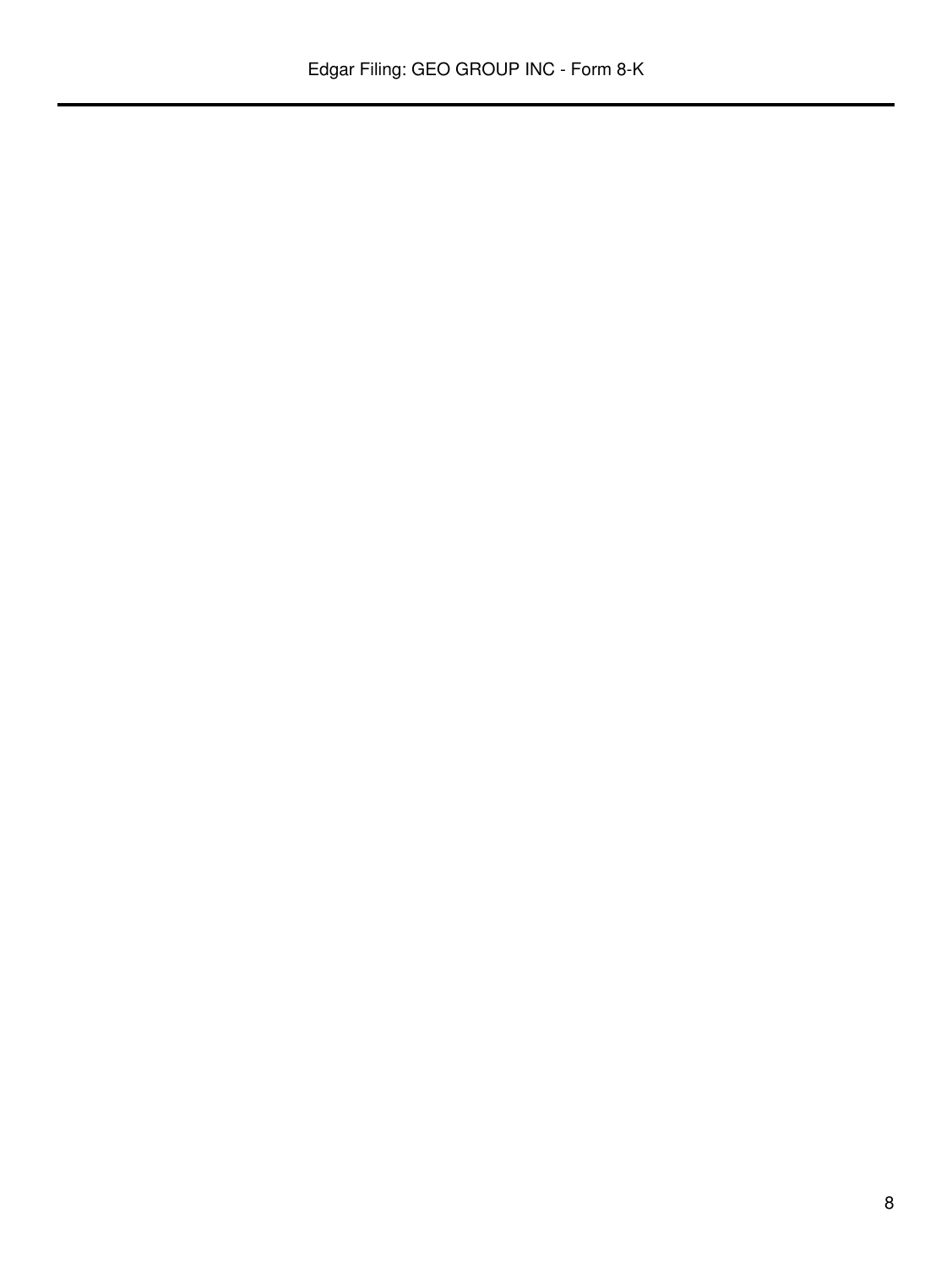## **EXHIBIT B**

**GEO The GEO Group, Inc.**

## **GLOBAL EXPERTISE IN OUTSOURCING**

One Park Place, Suite 700, 621 Northwest 53rd Street, Boca Raton, Florida 33487 www.thegeogroupinc.com

#### **CR-04-06**

#### **THE GEO GROUP, INC. MAKES AN AMENDMENT TO ITS EARNINGS NEWS RELEASE ANNOUNCING 2003 FOURTH QUARTER RESULTS**

#### **Revises Operating Expenses & Depreciation and Amortization**

#### **No Change in Previously Reported Net Income or Earnings Per Share**

**Boca Raton, Fla. February 5, 2004** The GEO Group, Inc. (NYSE: GGI), or GEO, has made an amendment to its earnings news release issued earlier today announcing its 2003 fourth quarter results. The consolidated statements of income attached to the earlier earnings news release stated that operating expenses for the thirteen and fifty-two weeks ended December 28, 2003 were \$138.6 million and \$533.2 million, respectively, and that depreciation and amortization for the thirteen and fifty-two weeks ended December 28, 2003 was \$2.8 million and \$13.2 million, respectively.

GEO is revising those figures to reflect that operating expenses for the thirteen and fifty-two weeks ended December 28, 2003 were \$137.8 million and \$532.4 million, respectively, and that depreciation and amortization for the thirteen and fifty-two weeks ended December 28, 2003 was \$3.6 million and \$14.0 million, respectively.

This amendment does not have any impact on net income or any other information reported in the earlier earnings news release. The revised consolidated statements of income reflecting the amendment are set forth below.

GEO is a world leader in the delivery of correctional and detention management, health and mental health, and other diversified services to federal, state, and local government agencies around the globe. GEO offers a turnkey approach that includes design, construction, financing, and operations. GEO represents government clients in the United States, Australia, South Africa, New Zealand, and Canada servicing 42 facilities with a total design capacity of approximately 36,000 beds.

*This press release contains forward-looking statements regarding future events and future performance of the Company that involve risks and uncertainties that could materially affect actual results, including statements regarding estimated earnings, revenues and costs and our ability to maintain growth and strengthen contract relationships. Factors that could cause actual results to vary from current expectations and* forward-looking statements contained in this press release include, but are not limited to: (1) GEO s ability to meet its earnings guidance for 2004 given the various risks to which its business is exposed; (2) GEO s ability to successfully pursue further growth and continue to enhance *shareholder value; (3) GEO s ability to access the capital markets in the future on satisfactory terms or at all; (4) risks associated with GEO s ability to control operating costs associated with contract start-ups; (5) GEO s ability to timely open facilities as planned, profitably manage* such facilities and successfully integrate such facilities into GEO s operations without substantial costs; (6) GEO s ability to win management *contracts for which it has submitted proposals and to retain existing management contracts; (7) GEOs ability to obtain future financing on acceptable terms; (8) GEO s ability to sustain company-wide occupancy rates at its facilities; and (9) other factors contained in GEO s Securities and Exchange Commission filings, including the forms 10-K, 10-Q and 8-K reports.*

#### **Fourth quarter and year-end financial tables to follow:**

**NEWS RELEASE**